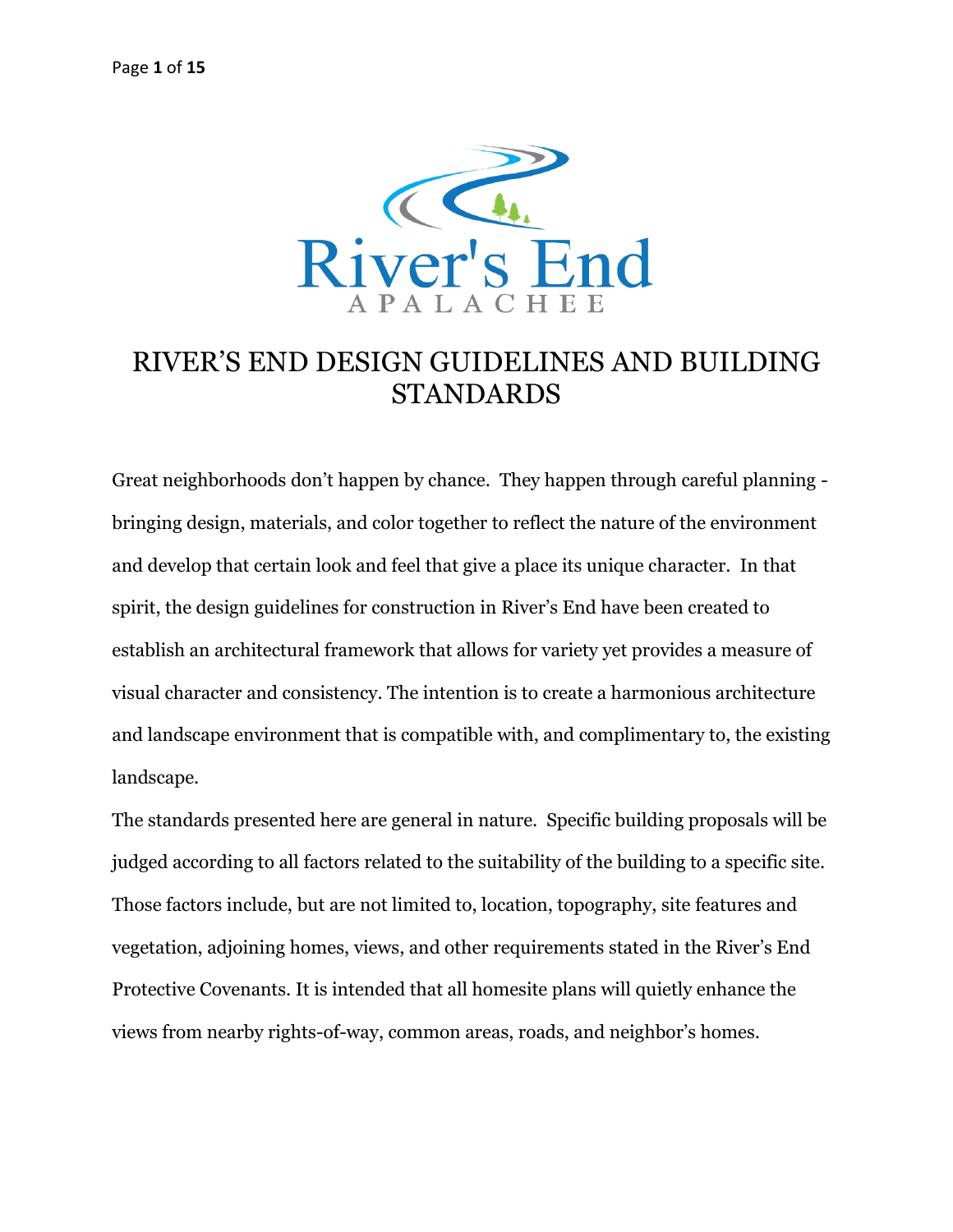River's End is a unique and beautiful place, and every effort will be made to preserve and enhance the rugged natural character intrinsic to the site. Well-built, carefully crafted homes that blend beautifully with their natural surroundings should be the goal of every build on this extraordinary property.

With these principals in mind, the following guidelines have been prepared. Please also refer to the neighborhood covenants, as these Design Guidelines are not intended to be comprehensive.

#### 1. **Size**

The River's End Architectural Review Board (the ARB) recognizes that the beauty and value of a property are the product of quality materials and attention to detail, not necessarily of mass. Therefore, although the board has set modest and reasonable square footage requirements, it will not be bound solely by such square footage requirements. Rather, the primary criteria governing the nature of any improvement to be constructed in the subdivision shall be those of good taste, high quality, both as to workmanship and materials, and the harmony and suitability of the proposed improvements to their environment and surroundings. The minimum square footage of finished interior space that is required by the neighborhood covenants is 2400 enclosed, heated, and cooled square feet of above-grade living space, at least 1800 sq. ft. of which shall be on the main floor. Additionally, a minimum of 10' wall height on the main floor will be required. As the lots in River's End are large-acreage properties, homes will need to be wide,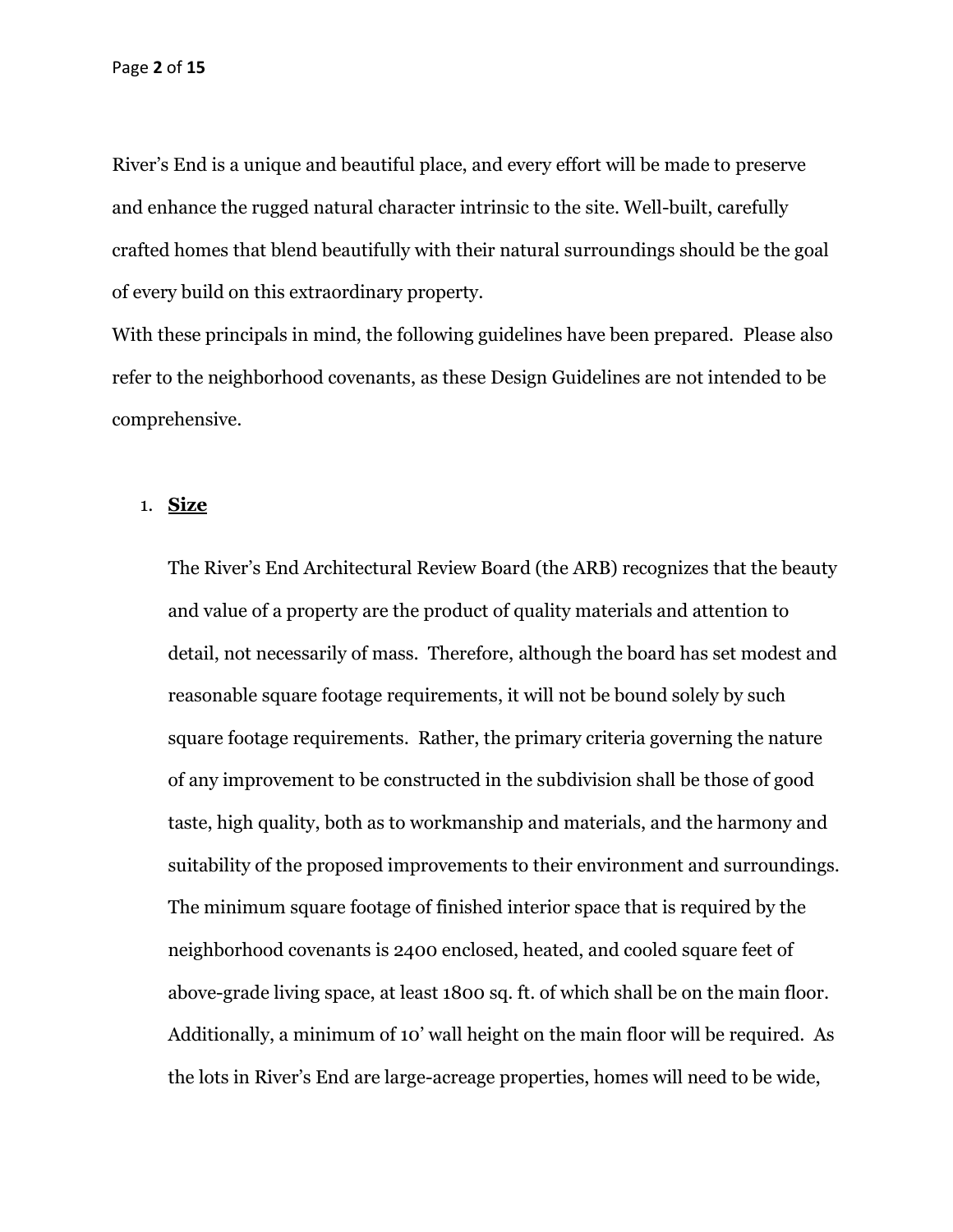rather than deep, to create an adequate visual footprint for the size of the lot most lots in River's End will require a home that is a minimum width of 90'. Ranch style homes will have windowed gables above the main floor living space.

#### 2. **Exterior Materials**

- A. **Siding** Cedar shakes, solid wood, brick, stucco, cementitious siding, board and batten siding, and/or rock may be used. Plywood siding, thin brick veneer, vinyl, aluminum, or any type of sheet or panel siding will not be approved. Siding materials and trim are to be used similarly on all 4 sides of the home, and any vertical material transitions are to be made on an inside corner.
- B. **Trim** Adequate and attractive trim is an essential part of the finished look of any home and is an important component in maintaining the overall aesthetic of the development. In order to create and maintain a level of consistent quality throughout River's End, most home styles will be required to have at least:
	- corner boards of not less than 1" x 6".
	- Window and door casings of not less than 1" x 6".
	- fascia boards not less than 1" x 8".
	- Frieze board not less than 1" x 10"
	- crown mold of not less than 3".
	- Rake boards of not less than  $1$ " x  $8$ " with  $1 \frac{1}{2}$ " x  $3 \frac{1}{2}$  rake molding.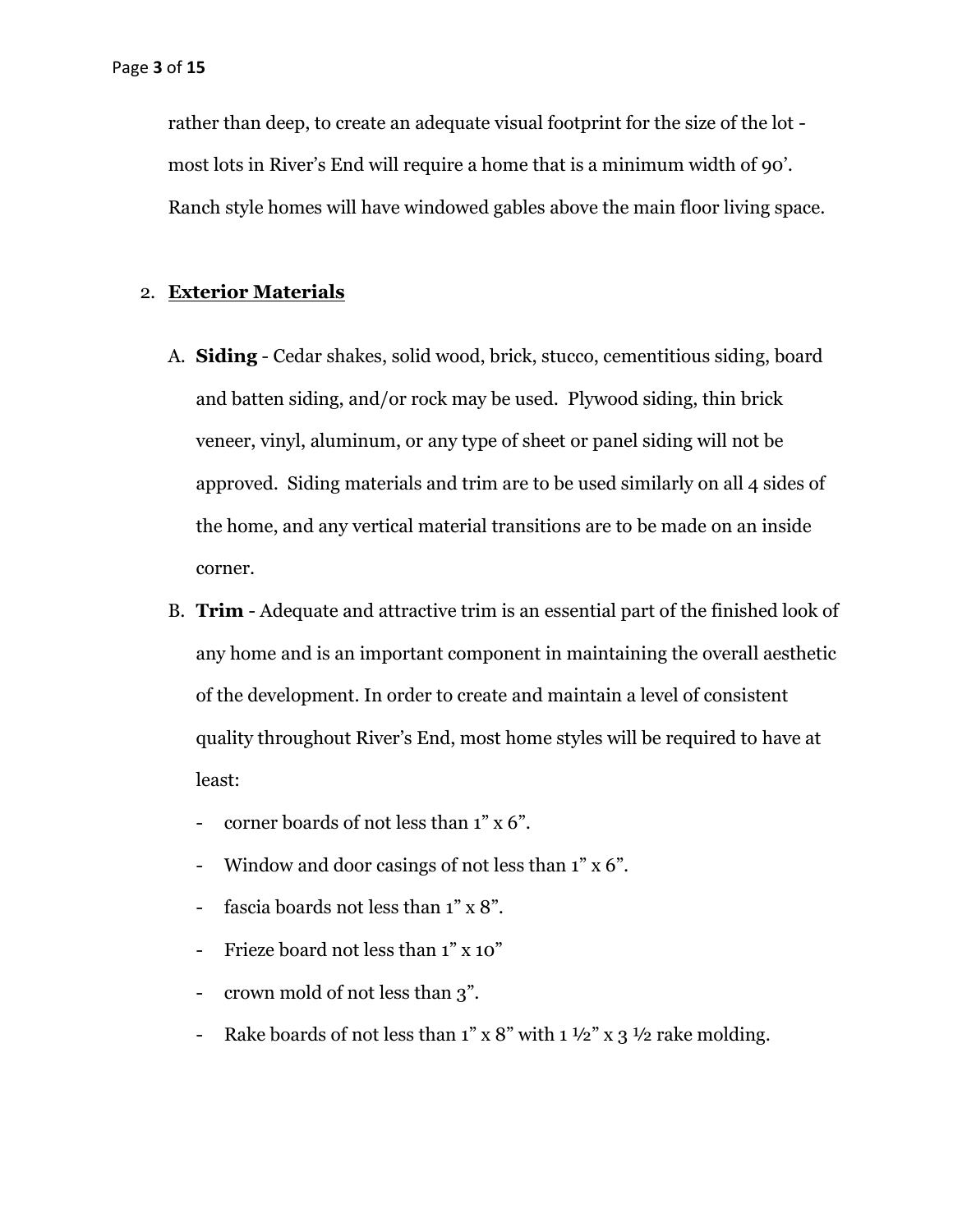Casings are to be installed so that the siding material butts up to the casing, rather than the casing overlapping the siding material.

On most home styles, eaves should be trimmed so that the cornice and frieze turn the corner of the home with the cornice turning again to die into the wall at an appropriate distance beyond the end of the frieze. Eave returns shall be built with a shallow pitch (1:10 to 1:12) and be covered with metal roofing. Openings in brick, stone, or stucco walls facing a street shall be detailed with 12" arches or wood pediments at the head. Horizontal siding must be trimmed with  $5/4$  corner boards, both ways, and a 1" x 10" skirt board at the bottom.

- C. **Doors** Main entry doors, and any door on the front of the home, shall be made of wood, or a very high-quality, stain grade material which is indistinguishable from wood at an arms-length once stained. Exterior doors shall be at least 96" in height. Divided lights on doors and sidelights shall be true divided light or simulated divided light with permanently affixed grilles on the outside of the glass and a raised profile which is similar to traditional wood. If approved by the ARB, any screen or storm door must be finished in the same color as the door frame and any screen shall be anodized or electrostatically painted aluminum.
- D. **Windows**  There is possibly no single element more important in defining the quality and character of a home than the windows. Windows shall be high quality, double hung wood, aluminum clad, or a fully paintable, solid PVC style which cannot be distinguished from wood at an arms-length.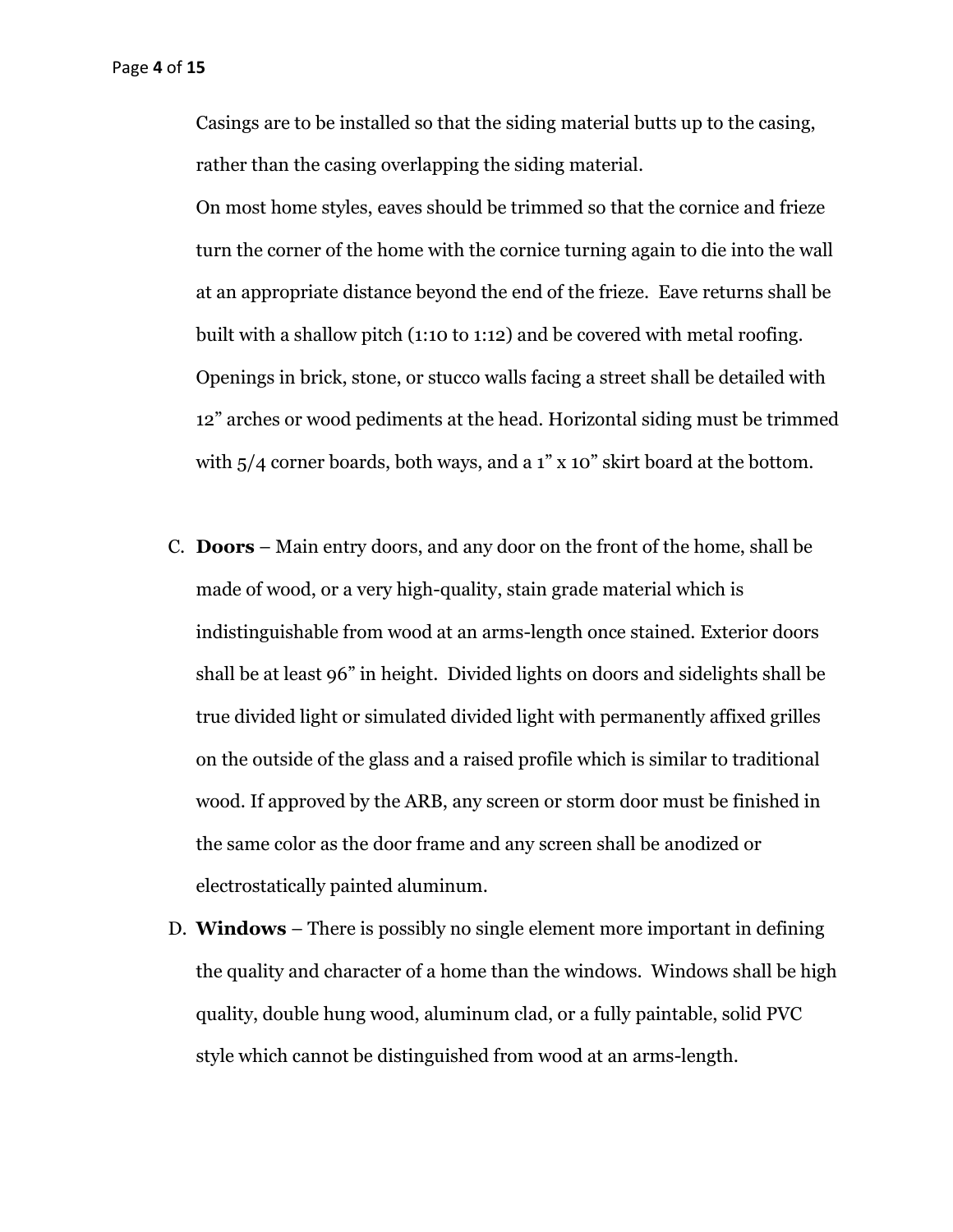Either true divided light or simulated divided light styles shall be used, provided that in SDL applications, permanently affixed grilles are present on the outside of the glass, and the profile of the grilles is raised and similar to that of a traditional wood window.

Window header heights of at least 96" are required. The inclusion of window headers, drip caps, aprons, and sills will be required for most home styles. The use of half circle, Palladian, and triangle window styles is generally discouraged, however, these window types may be approved on a case-by-case basis. Bays and projections over 12" should be taken to grade. If not taken to grade, bays must be bracketed and detailed with an approved trim. If shutters are to be used, they shall be the same height and shape as the window opening, and each shutter should be ½ the width of the opening. Shutters may be made of wood or of a high-quality material that is indistinguishable from wood at an arms-length when painted or stained. Shutters will be attached to the casing with attractive mounting hardware. If screens or storm windows are approved, their frames must be finished in the same color as the windows and be placed on every window in a given elevation unless approved otherwise.

E. **Roof** – Roofing material may be wood shakes, slate, high quality rubber slate, select lightweight concrete tiles, architectural shingles or standing seam copper or metal. Roof colors are encouraged to be black, gray, weathered wood, driftwood, or other similar colors and blends. Colors and materials must be approved by the ARB.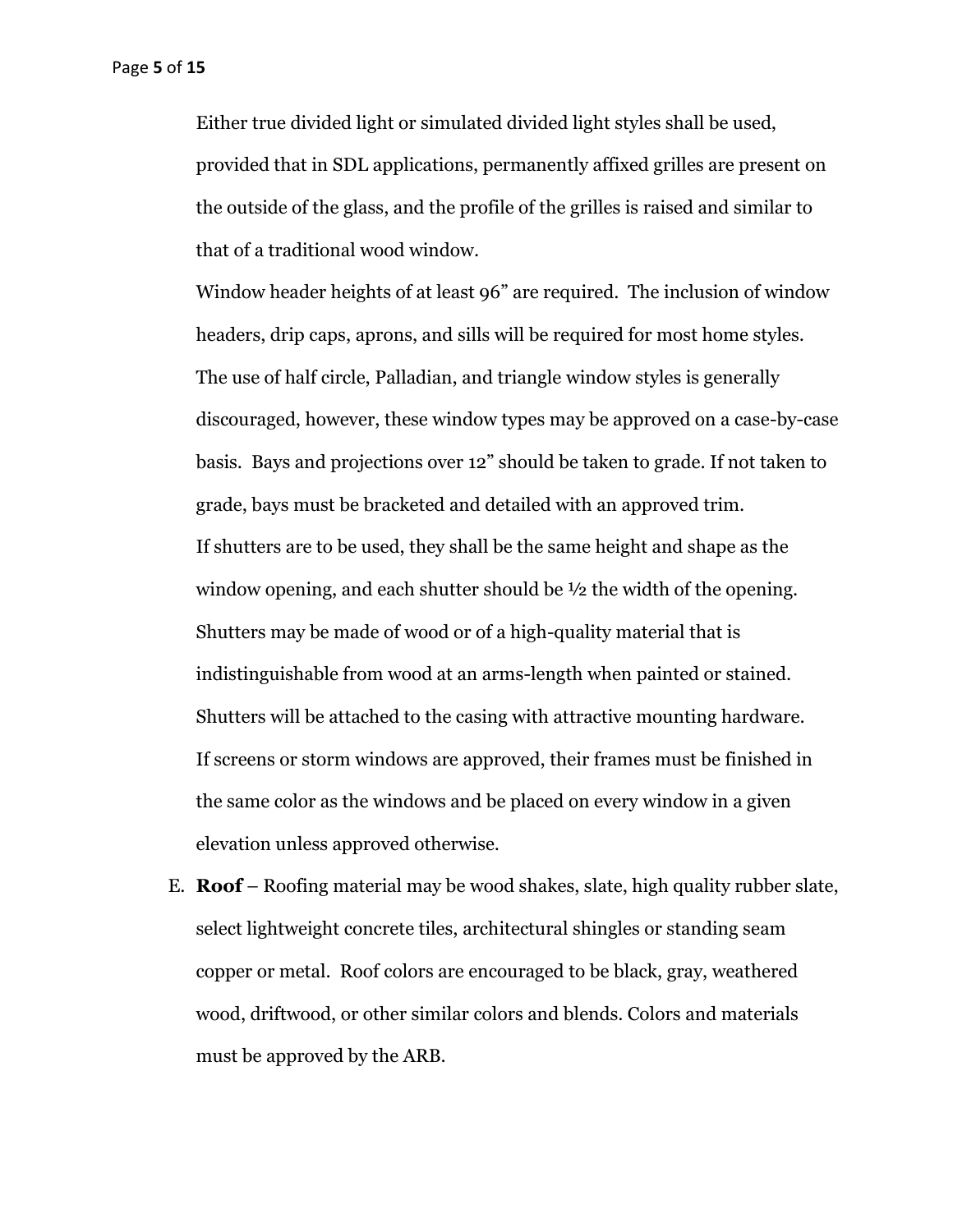A minimum roof pitch of 8/12 on residential structures will be required, with consideration given to lower pitches for other appurtenances. Flashing shall be copper or metal painted to match the adjacent materials.

Roof vents, satellite dishes, antennae, etc. must be placed at the back of the house and out of sight.

Bay tops shall be standing seam copper or standing seam pre-finished or painted metal similar to the color of the main roof.

F. **Foundation** – Homes may be constructed on a crawlspace or basement. Brick or rock foundations will be standard, and first floor finished elevations shall be at least 2 feet above finished grade.

All stairs that are, or may be, visible from the street will have closed risers.

G. **Chimneys** – Masonry or masonry-clad chimneys will be required.

### 3. **Colors**

Earth tone shades such as grays, browns, tans, or soft, muted, greens that blend with the natural surroundings will be required. All exterior color choices are subject to approval by the ARB. All vents and meters are to be painted to match the color of the wall on which, or in front of which, they are mounted.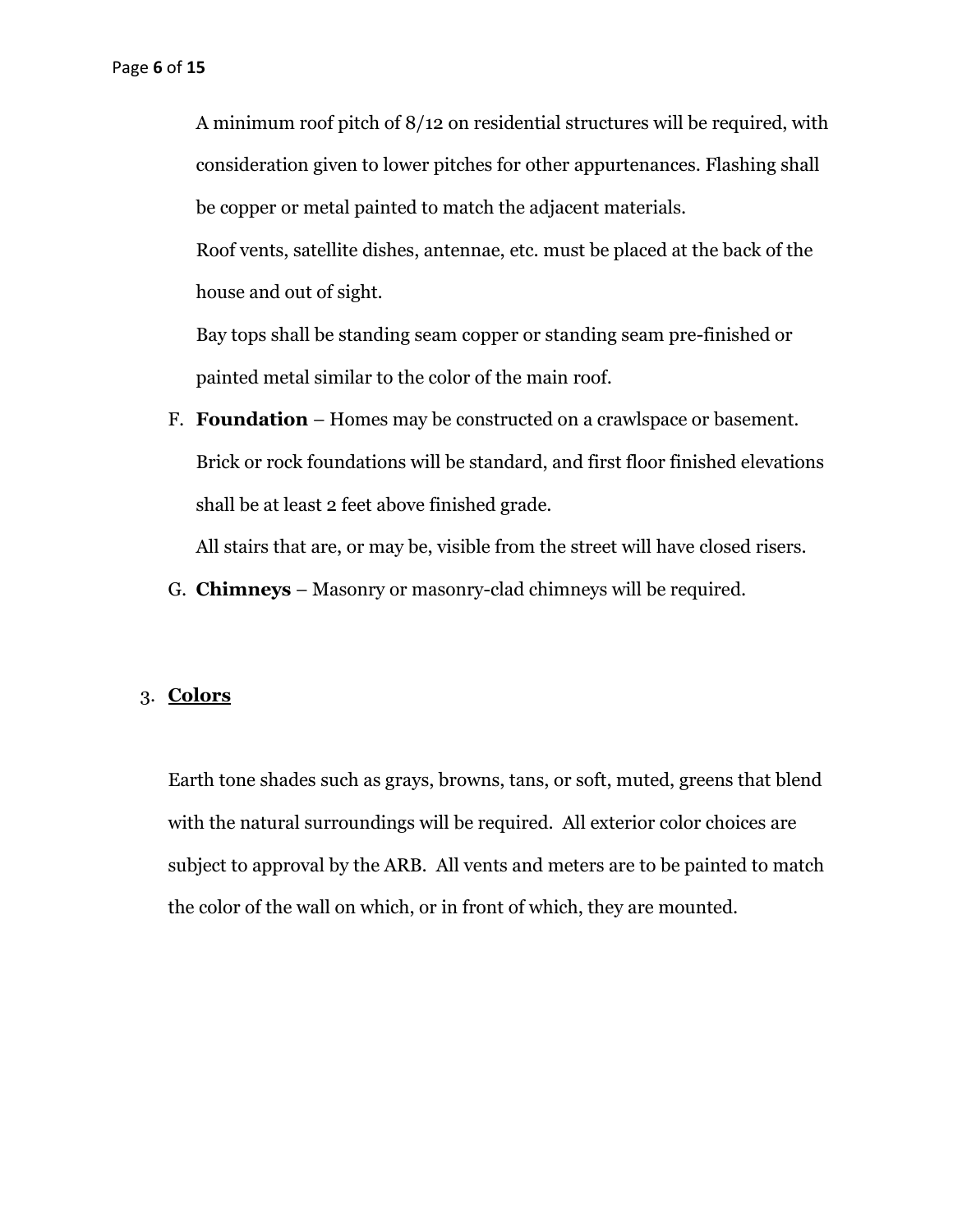## 4. **Exterior Lighting**

Care should be taken to have the exterior lighting compete as little as possible with the natural surroundings. Warm electric lighting (bulbs of 2700k or below) or gas lanterns are good choices that blend with the rustic nature of the development. Path lighting in the landscape should be low voltage, low level, non-glare lighting. It should be kept close to the ground, provide a warm light, and be spaced no closer than 10 ft. on center.

# 5. **Lot Clearing**

Without an approved site plan and the advance written consent of the ARB, purchaser shall not clear any lot or remove any live trees from the property. No tree over 8" in diameter at ground level may be removed unless it's removal has been included on the site plan submitted and approved by the ARB. Erosion control methods must be in place before any clearing and grading commences. During constructions, service drives shall be maintained with adequate gravel to control mud erosion and tracking.

Forestry mowing or under-brushing will not require ARB approval. Areas between the home site and any roadway that are intended to be left in a wooded state shall be cleared of underbrush and scrub growth and maintained as necessary to keep a neat and well-maintained appearance.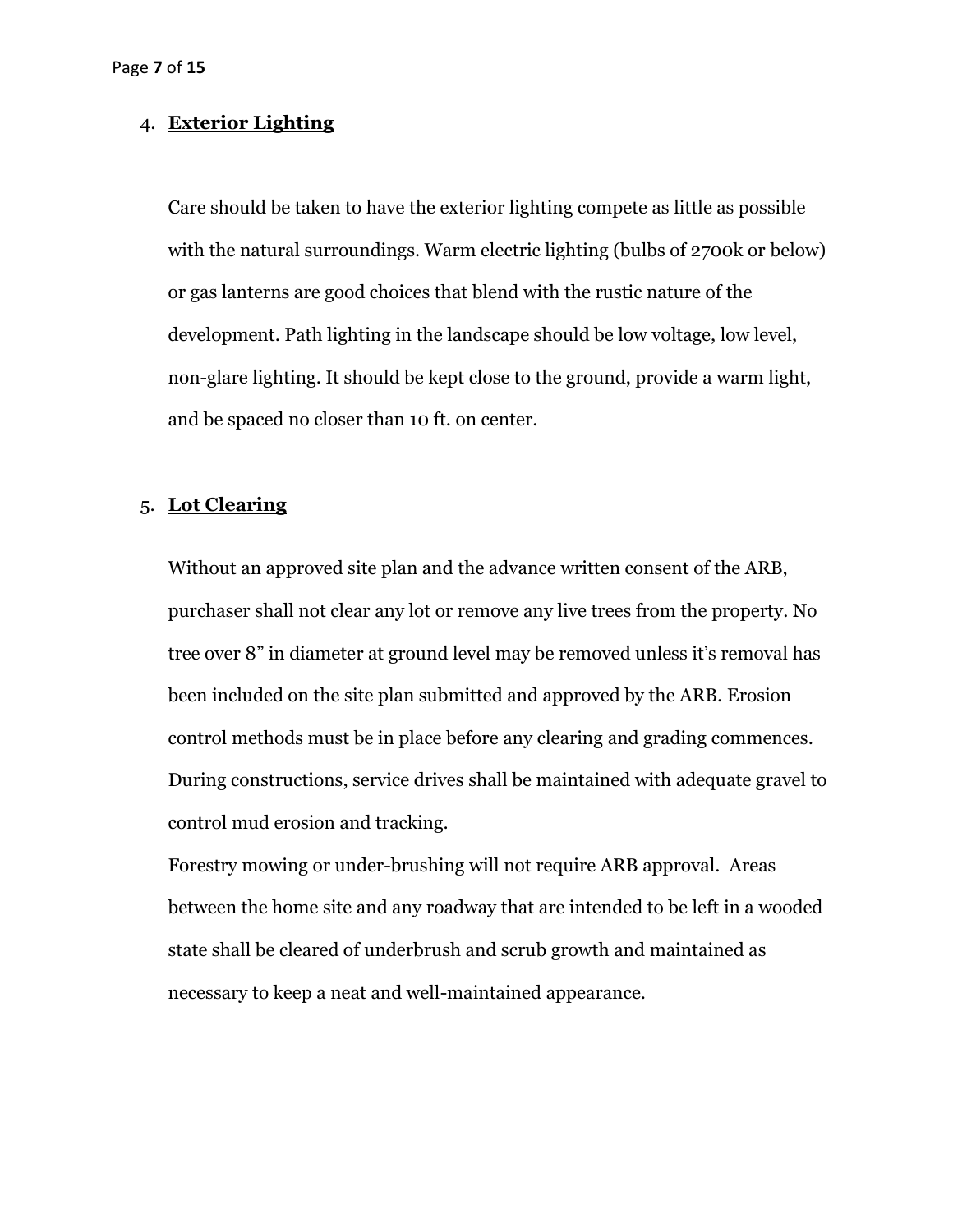#### 6. **Lot Improvements**

Mailboxes, fences, pools, hardscape materials, flagpoles, accessory buildings and any other Structure as defined in the covenants must be placed and constructed according to the detail and specifications in the approved plans. Exterior sculptures, fountains, birdbaths, garden ornamentation, or similar exterior items must be approved by the ARB and may be required to be placed at the rear of the home and/or screened with landscaping. Playscapes will only be approved behind the line of the back of the house and should be screened so as not to be visible from any road or right of way.

- A. **Mailboxes** Mailboxes will be black with an attractive black post made of wood or metal which is at least 4" x 4". Alternately, a mailbox may be set in a simply designed pier of brick or natural rock. Care should be taken to set the mailbox in such a location that the person delivering mail can deliver without tracking through grass or dirt.
- B. **Fences** Where fencing is desired, rough sawn, 4 board, post and rail fencing stained or painted a flat black will be standard in River's End. Rails should be at least  $1$ " x 6" with wood posts of not less than  $4$ " x 6". Posts should be spaced no more than 7' apart to maintain a consistent appearance throughout the neighborhood.

Natural stone or brick piers at the driveway entrance are encouraged and may include a gate. Farm style gates will not be approved for use at the driveway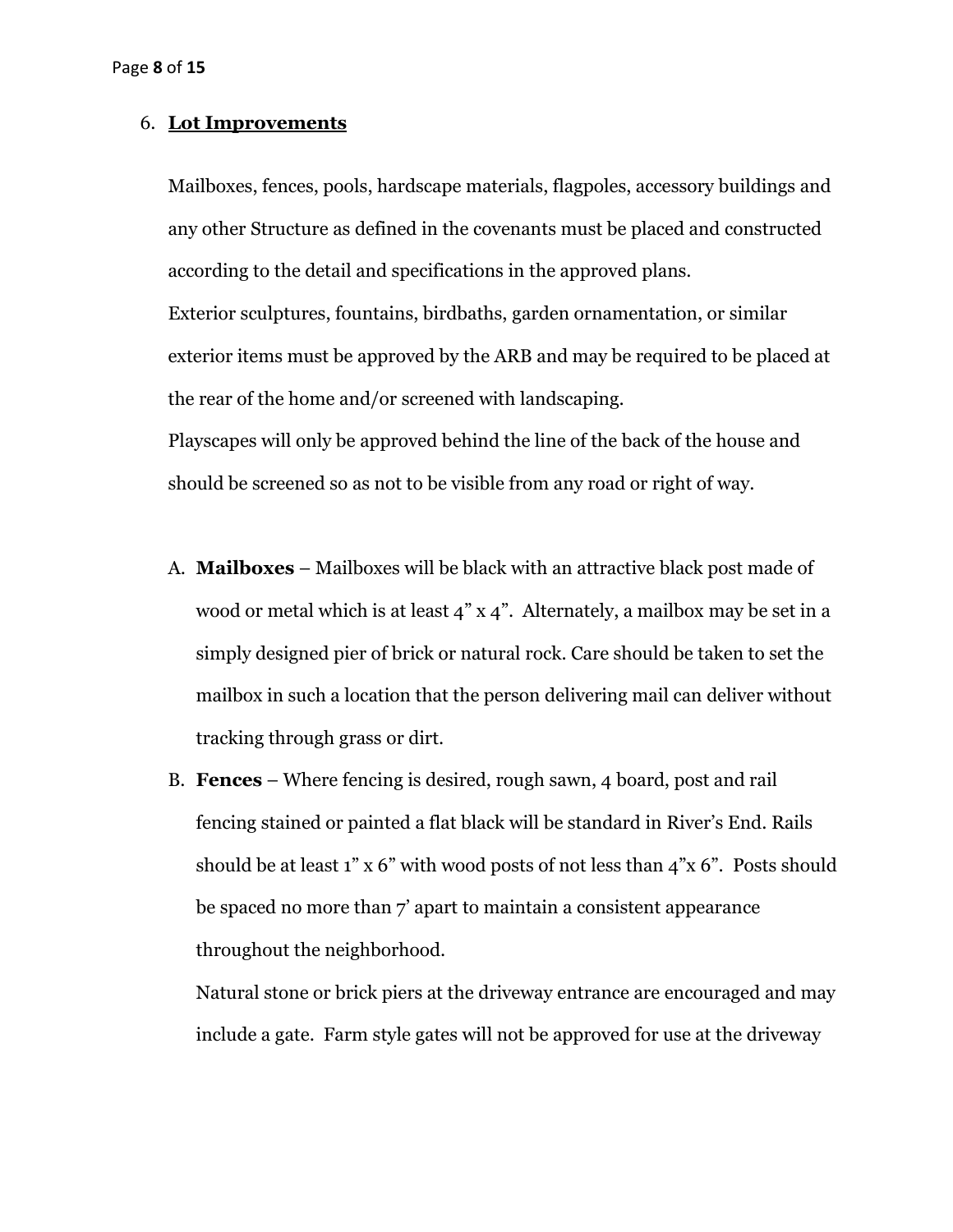entrance but may be approved for use in other areas of the property where appropriate.

Rear yard fences for containing pets or children may be approved. These fences will be attached to and directly behind the house and will not extend beyond the sides of the house or be visible from any right-of-way. All fencing is subject to ARB approval.

**Landscaping** – Adequate and attractive landscaping is an essential component of the overall building plan. A professionally designed landscape, irrigation, and site plan shall be submitted and approved by the ARB before beginning work, and the approved design plan shall be installed by a landscape professional.

Plants will be of adequate size and spaced so as to give a full and mature appearance after one growing season. Mulching material that will be visible from any right of way shall be natural pine straw or brown or black mulch. The preferred landscape bed edging is a neat  $3" - 5"$  trench but, in any case, no edging material may be visible above grade, and landscape curbing is not allowed.

It is anticipated that most homes in River's End will be deeply set on wooded lots and not clearly visible year-round. Therefore, particular attention should be given to creating an attractively landscaped entrance to the property that blends well with the natural surroundings.

C. **Pools** – Above ground pools will not be approved. In-ground pools shall be located at the rear of the home and out of view.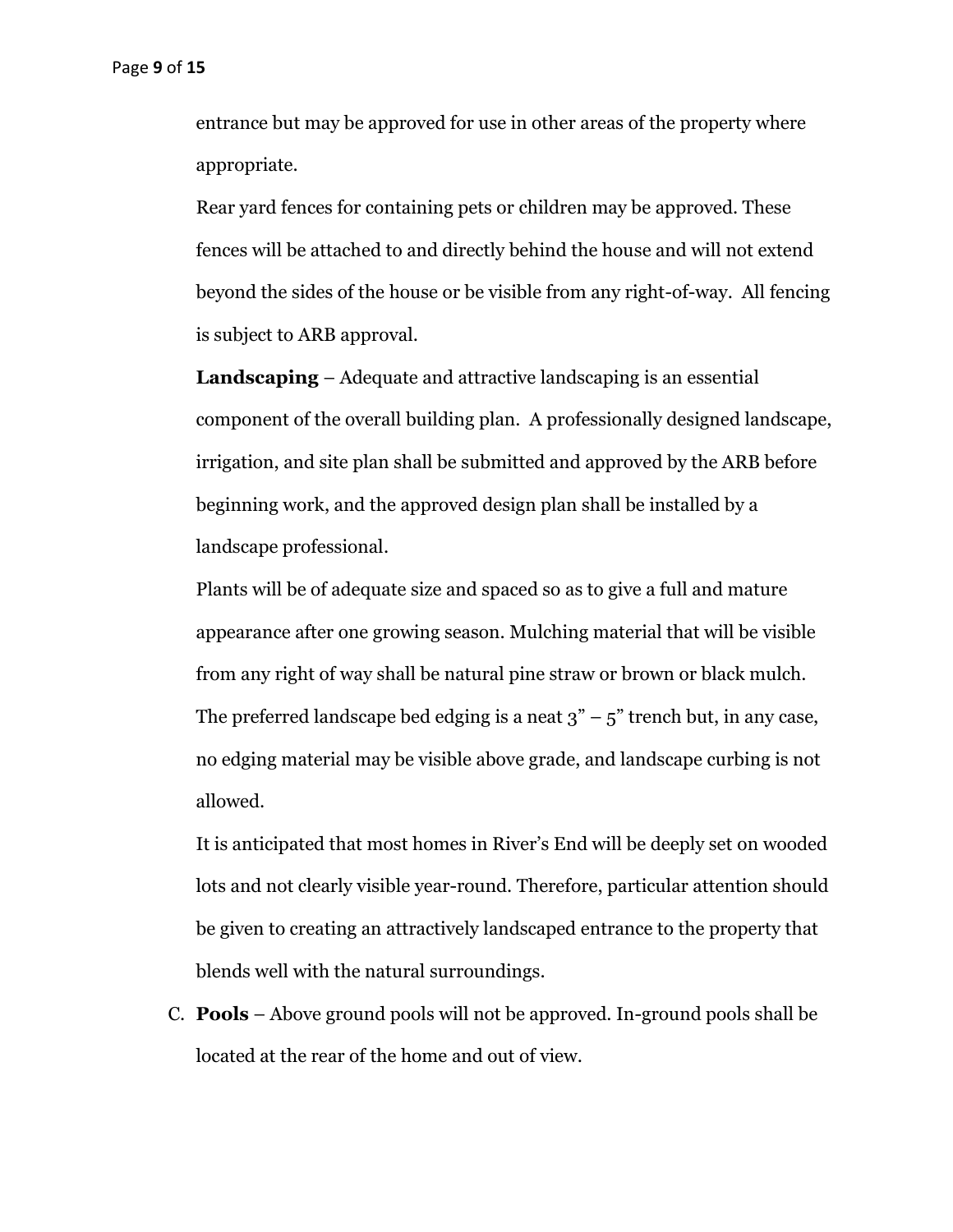D. **Barns and Outbuildings** – Horses are welcome in River's End and may be ridden on one's own property as well as on the community walking and riding trail to the Apalachee River. One horse may be kept per cleared acre, and a barn to house the horses and all associated equipment will be required. The barn should be located behind, or to either side of, the residence unless a variance is granted due to topography. Under no circumstances shall a barn be approved where any part of the barn would fall, either visually or physically, between any part of the home and the road in front of the home. The design and location of any barn or other outbuildings will be approved by the ARB on a case-by-case basis, but in all cases will be expected to be consistent with the house design and constructed using materials and colors that complement the residence and enhance the overall aesthetic of the property. Suggested barn styles may be found on the River's End Pinterest Boards.

The property owner shall be responsible for verifying the suitability of the lot for the housing of horses and should check with the county and any other applicable government agency regarding restrictions or regulations that would impact the ability to keep horses or construct an accessory building on a particular property. The design and location of any fencing, barns, sheds, or other accessory buildings must be approved by the ARB before construction begins.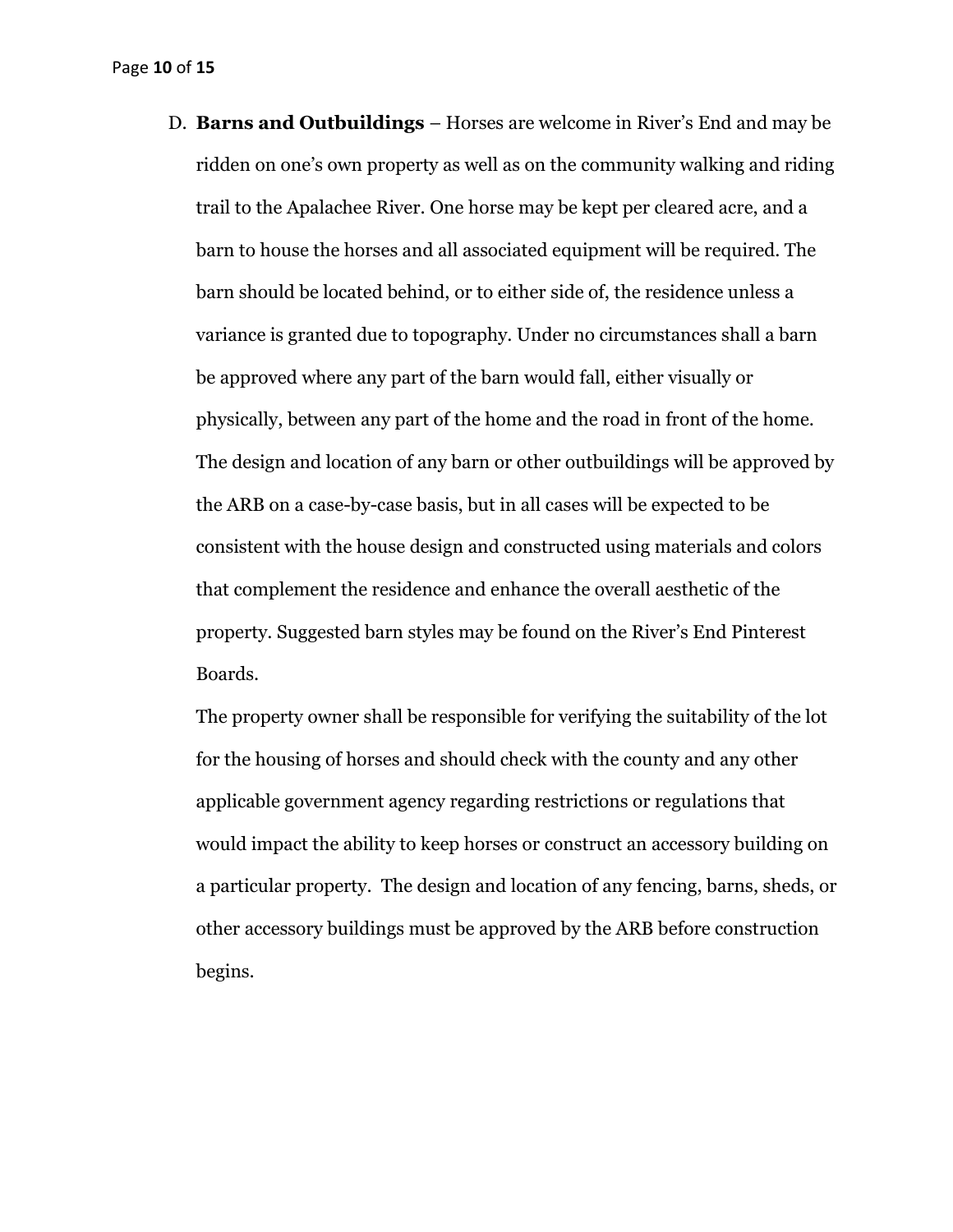#### 7. **Driveways**

- A. **Materials** Driveways will be paved using asphalt, concrete, stone pavers, or cobblestone. A variance for the use of other material may be considered when such other materials would be considered an integral part of an overall landscape design plan.
- B. **Construction** Drainage ditches will be crossed using concrete reinforced pipe or HDPE pipe (black pipe), at least 12" in diameter, that will not interfere with proper drainage. Attractively constructed brick or stone headwalls will be required. Suggested styles for headwalls may be found on the River's End Pinterest pages.

The driveway should be curved, or winding, rather than straight, and shall avoid disturbing natural site features such as wet or dry creeks, boulders, large trees, etc. A flared apron will be required where the driveway intersects the roadway paving. Cobblestone or stamped concrete aprons are encouraged.

The contractor will be responsible for obtaining a driveway permit.

- C. **Parking Pads**  All vehicles are required to be housed in a garage. However, an area may be constructed for occasions when overflow parking is needed. Any such area should be constructed in such a location, and landscaped in such a way, as to be screened from view from roadways and adjoining homes. Parked vehicles should not be visible from any street.
- D. **Entrance**  As homes in River's End are expected to be deeply set in the lot, the property entrance may be all that is visible on some homes in the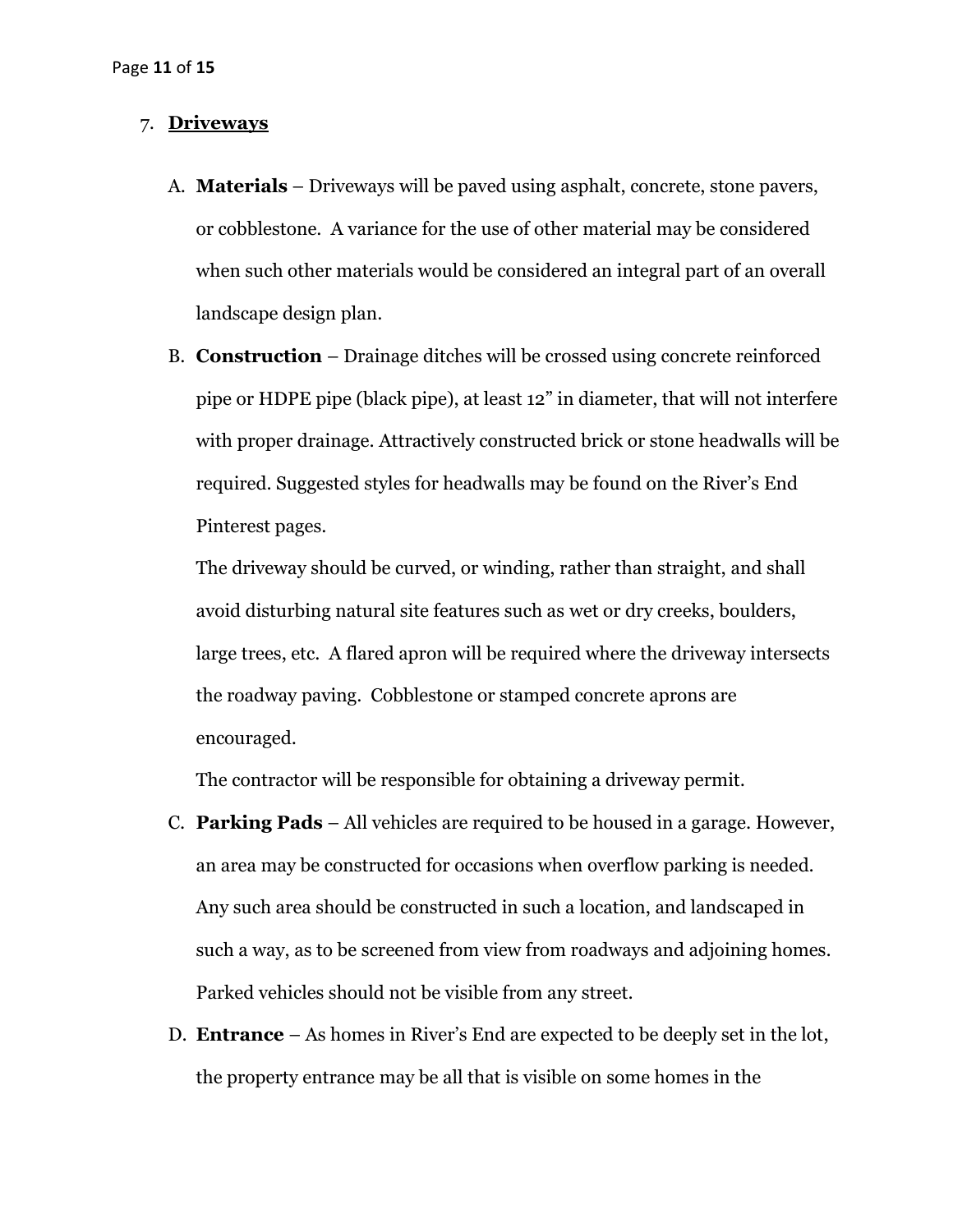neighborhood. An attractively landscaped driveway entrance that blends nicely with the surroundings will be an important part of the overall plan. Stone or brick piers at the driveway entrance are encouraged, but not required, and may include a gate.

#### 8. **Signage**

No sign, including, but not limited to, realty and builder signs, shall be placed on any lot without ARB approval. If approved, signs shall be mounted on a 4" x 4" wood post installed along or behind the property line to avoid interfering with grounds maintenance.

# 9. **Garage**

A minimum of a two-car garage is required for every home in the community. The garage may be attached to the home or be connected to it via a breezeway. Garage door openings shall be oriented toward the rear or side of the property, not toward any street, or the home itself. Garage doors shall in keeping with the architectural style and color scheme of the home and be trimmed with a minimum of 1 x 4 with backband at the jambs and a  $10" - 12"$  pediment or jack arch at the head. "Carriage-type" doors are encouraged. Side facing garages shall be screened with shrubs of at least 4 ft. in height.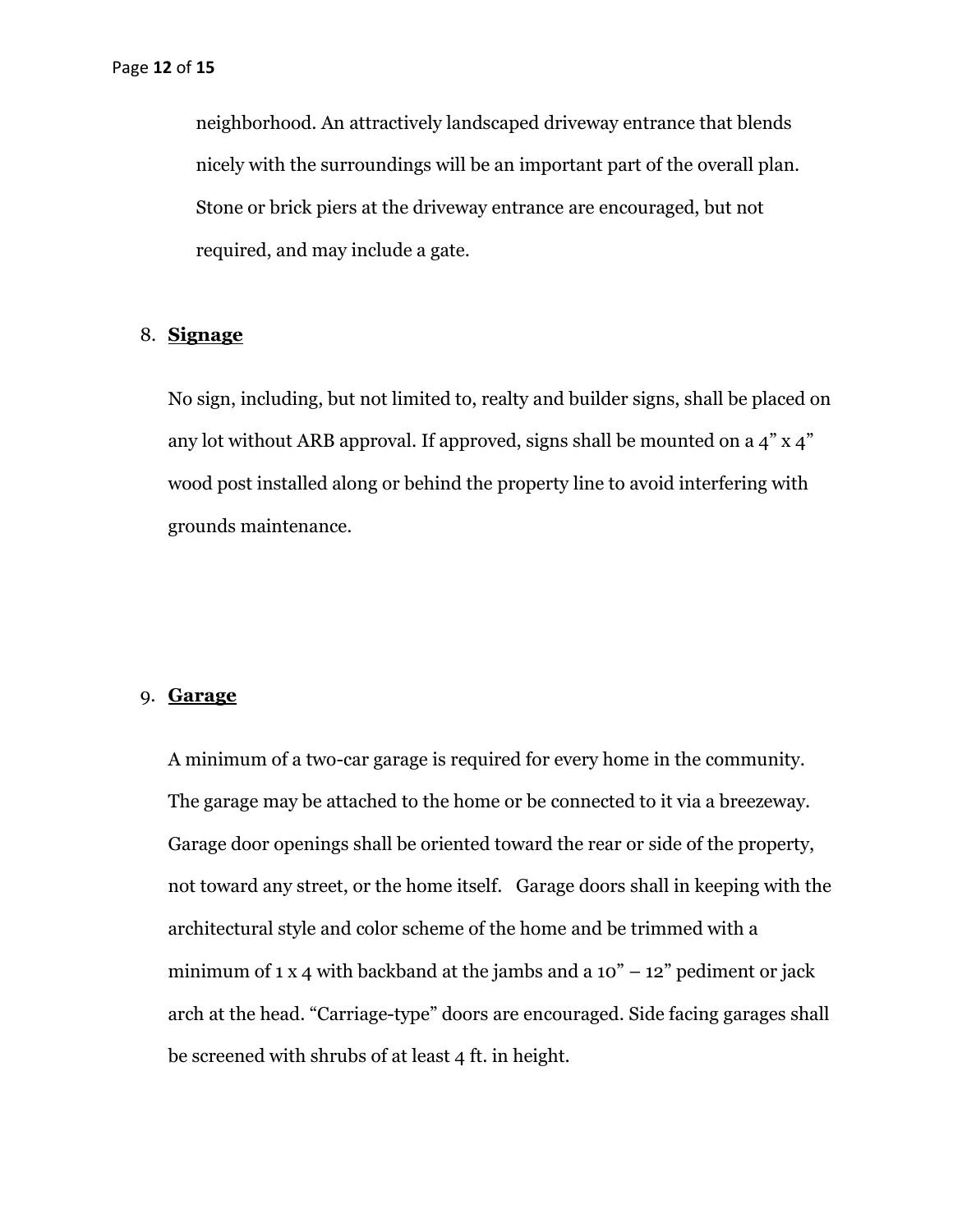#### 10. **Porches**

Front porches are encouraged. Care should be taken to ensure that any columns or posts not appear "spindley" but be proportionate to the other elements of the home, and of adequate size to appear up to the task of supporting the weight above it. Columns or posts should be spaced no further than a distance equal to the height of each post and should not be placed directly in front of any windows or doors.

#### 11. **Setback**

Deep setbacks are an important part of the established "community-wide standard" and the overall look and feel of River's End. All homes to be constructed in the neighborhood should be deeply set in the surrounding acreage, and the property lying between the home and any roadway shall be neatly maintained. In order to maintain a measure of visual consistency, new homes to be constructed in River's End will be required to be placed in line with the existing homes in the neighborhood or further back on the lot.

# 12. **Antennae, Appliances, Service Items**

Well pumps, trash receptacles, service areas, satellite dishes, HVAC units, or any structures or improvements that could be considered unsightly, are to be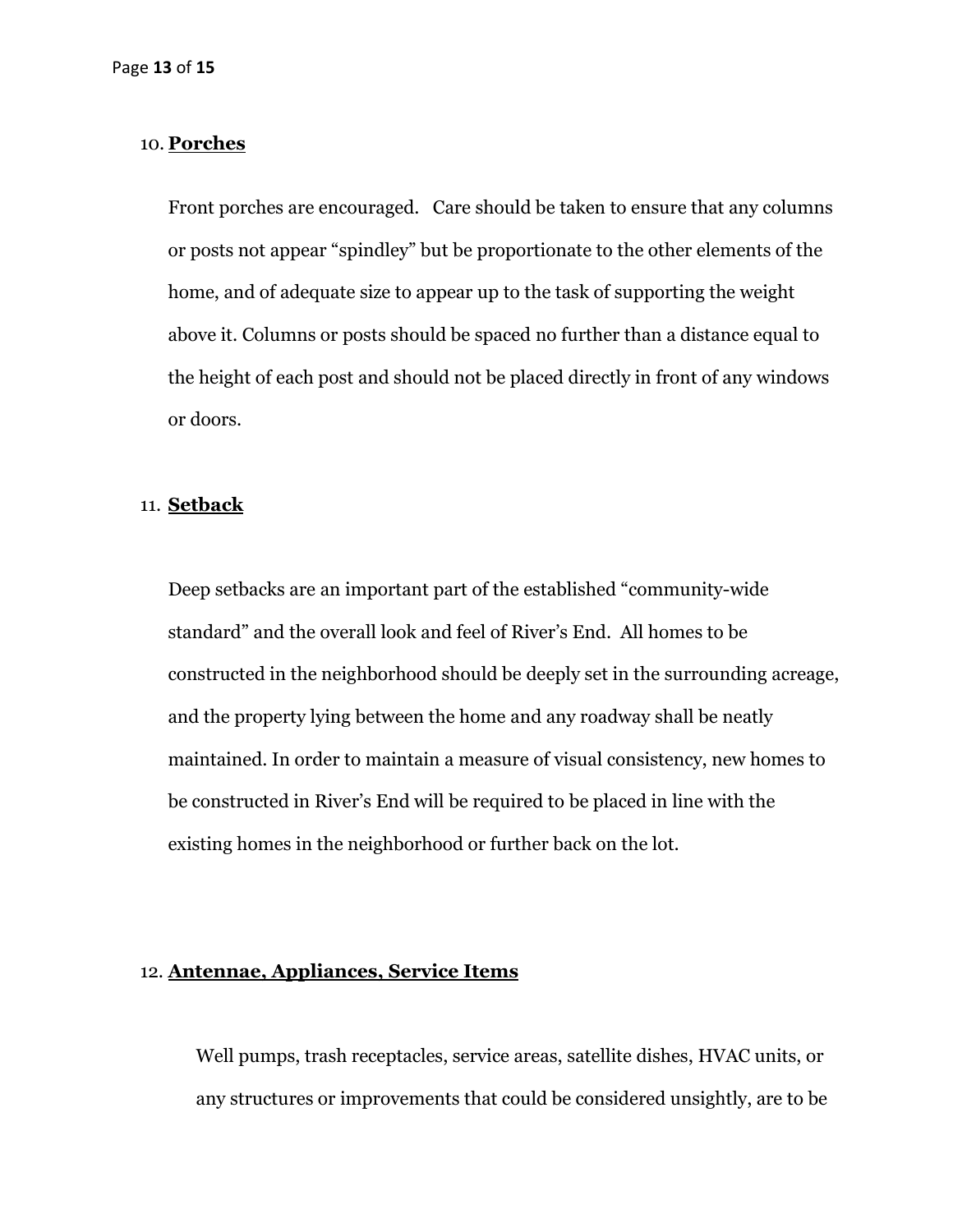placed at the rear of the home and in a location that is out of sight from roadways and adjoining homes. Transformers and junction boxes that must be located at the front of the house are to be screened with evergreen landscaping material which has been approved as part of the landscape plan. Any tank for liquid or fuel must be buried.

#### 13. **Prohibited Items**

Although not limited to the following, prohibited items include clotheslines, window air conditioning units, freestanding flagpoles, and freestanding enclosures such as garden and storage sheds.

#### 14. **Miscellaneous**

In order to maintain a consistent level of quality and craftsmanship throughout River's End, the Architectural Review Board has designated builders who are approved for construction in the community. A list of the approved builders and other neighborhood information is available on the River's End website [www.riversendga.com.](http://www.riversendga.com/)

All plans submitted for approval must bear the stamp of a licensed architect unless otherwise approved by the ARB. This does not preclude the use of predrawn plans from a house plan seller (ex. Southern Living Homes, etc.).